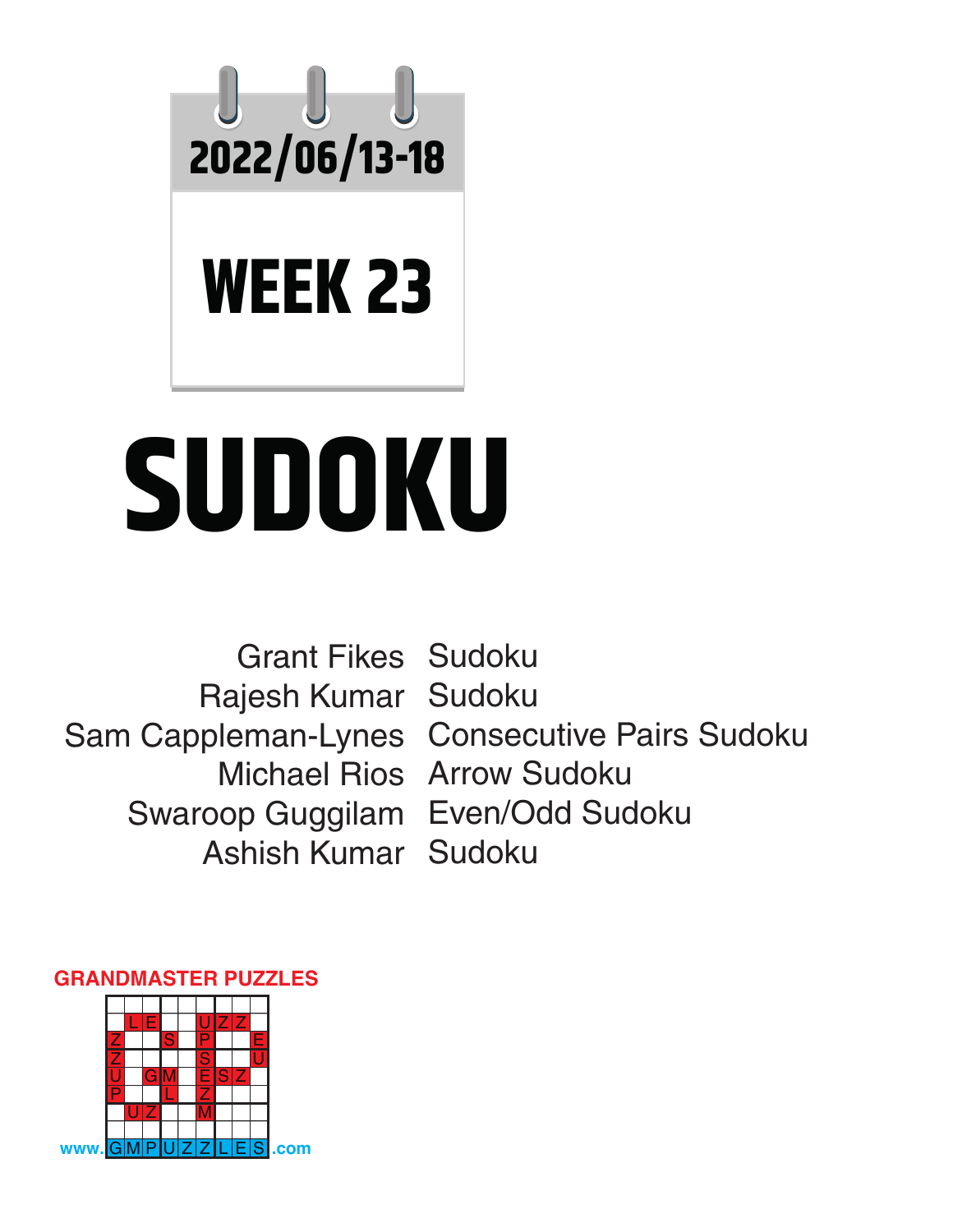

*Do the Wave*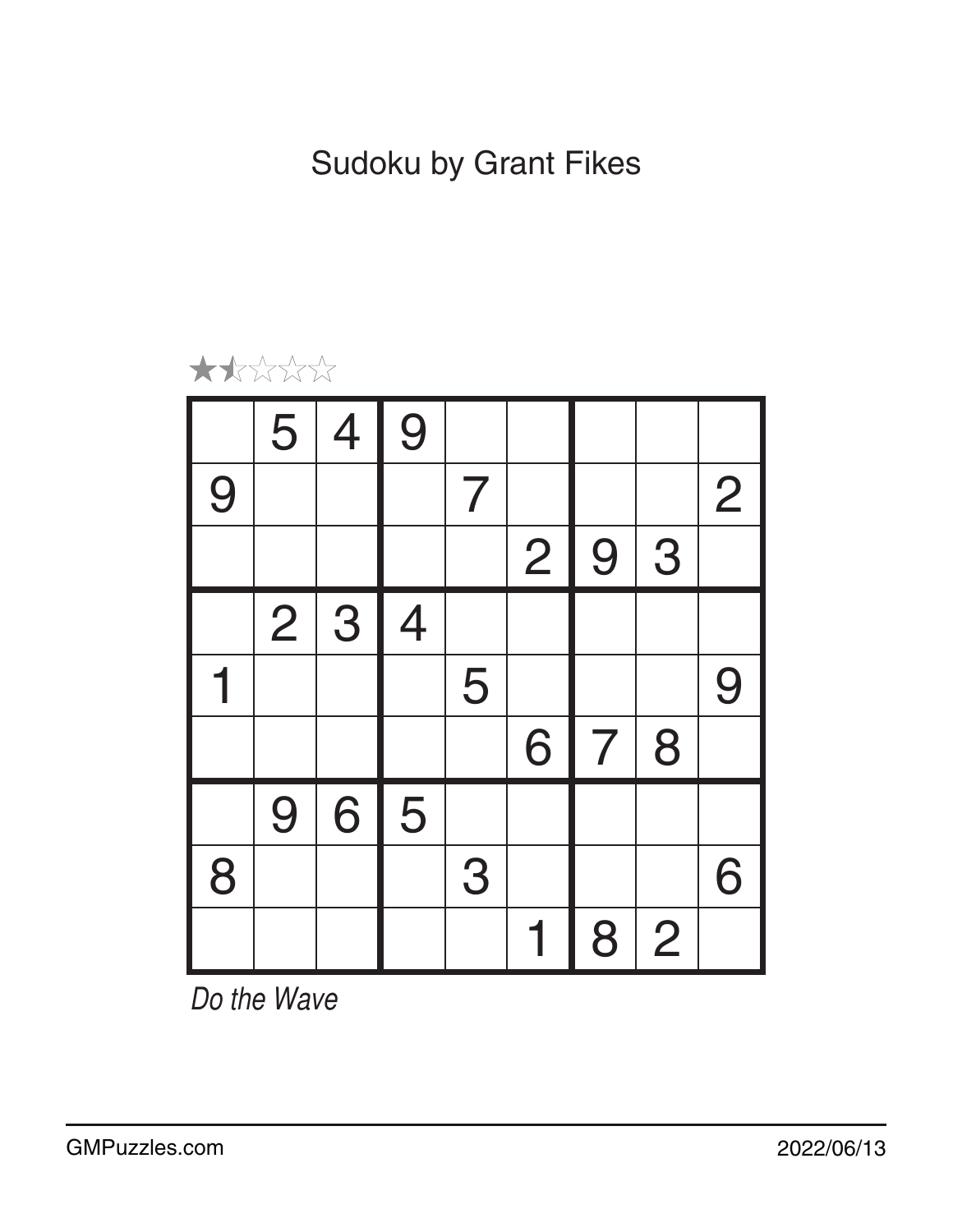Sudoku by Rajesh Kumar



|                |                | 3 |                |                |                |                | $\overline{4}$ |   |
|----------------|----------------|---|----------------|----------------|----------------|----------------|----------------|---|
|                | $\overline{2}$ |   | $\overline{4}$ |                |                | $\overline{7}$ |                | 6 |
|                |                | 5 |                | 9              |                |                | 3              |   |
|                | 6              |   | 8              |                |                |                |                |   |
| $\overline{4}$ |                | 7 |                |                |                | 8              |                | 2 |
|                |                |   |                |                | 9              |                | 6              |   |
|                | 9              |   |                | $\overline{7}$ |                | 5              |                |   |
| 7              |                |   |                |                | $\overline{4}$ |                | 2              |   |
|                | 8              |   |                | 5              |                | 3              |                |   |

*1-9 Boxes*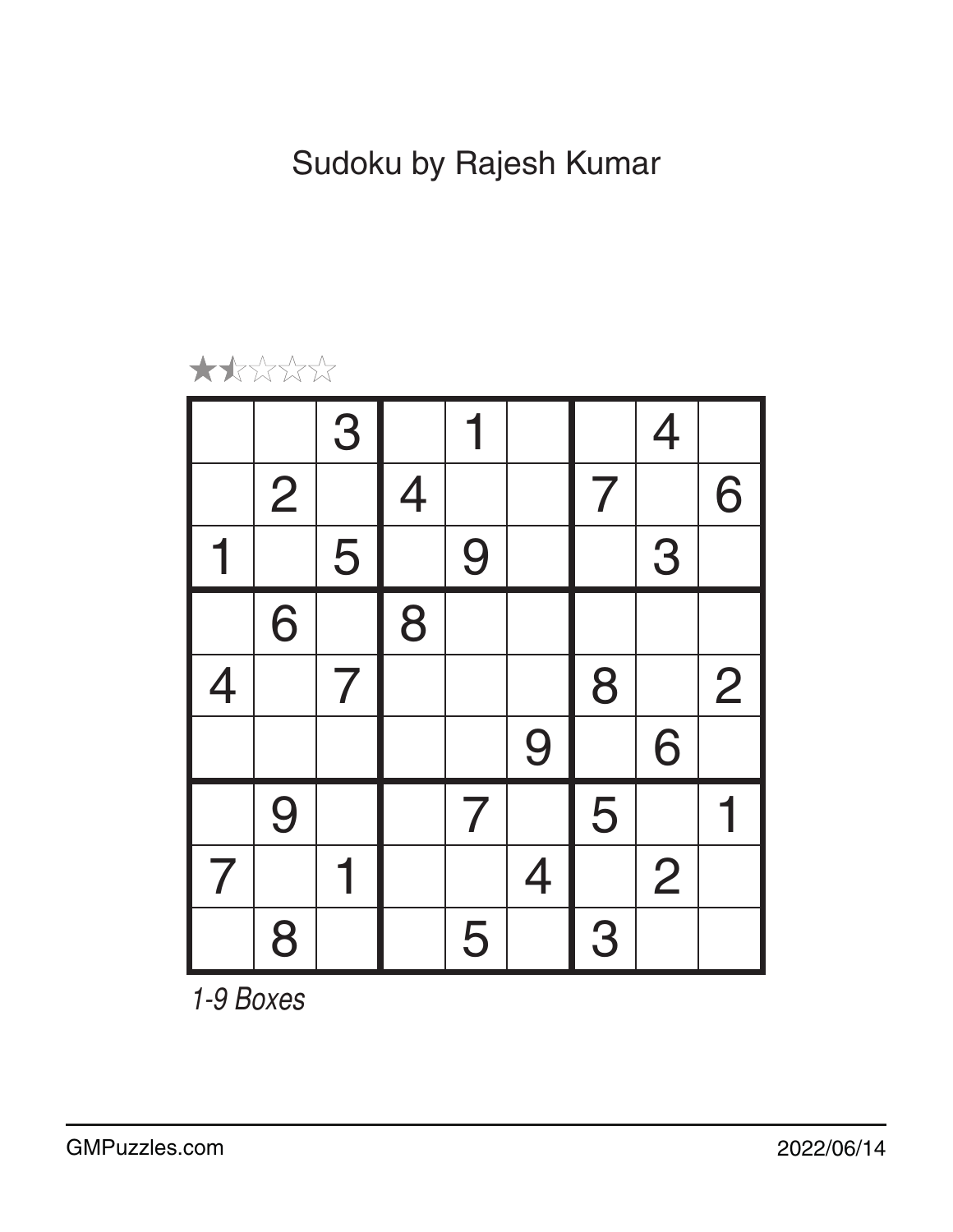## Consecutive Pairs Sudoku by Sam Cappleman-Lynes



*Framed*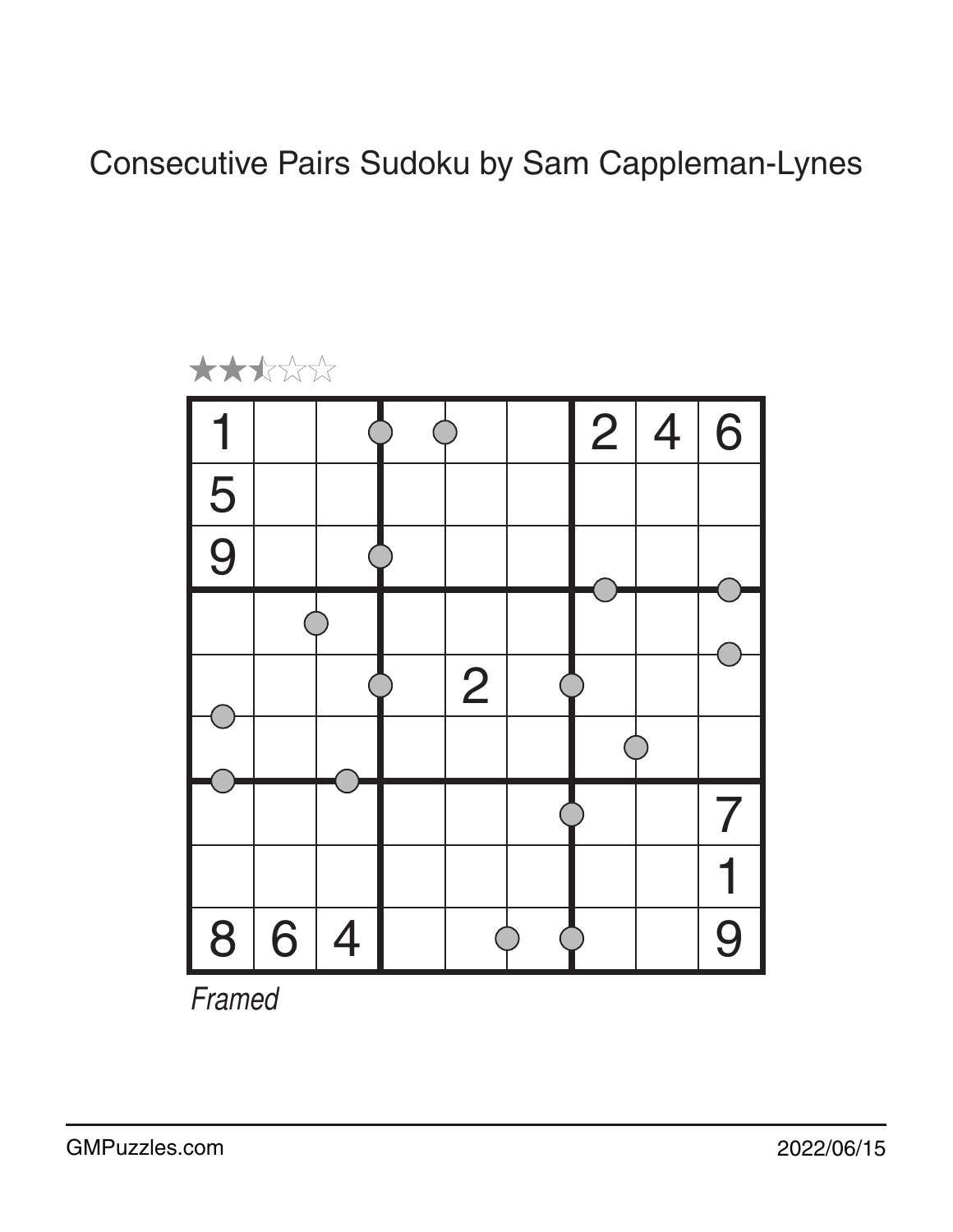Arrow Sudoku by Michael Rios





*You Know Which One is Arrow 8*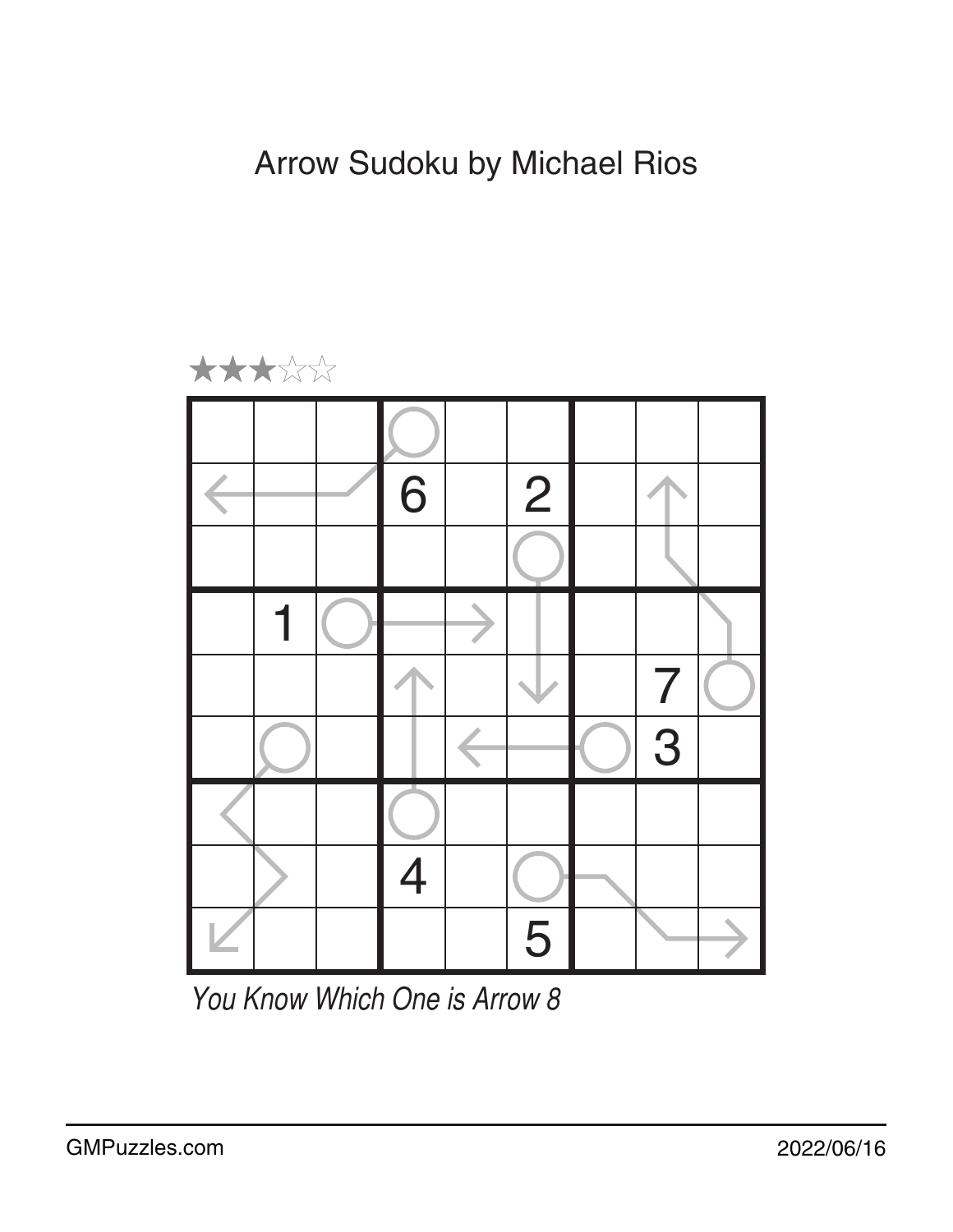Even/Odd Sudoku by Swaroop Guggilam



*Diagonal Bridge*